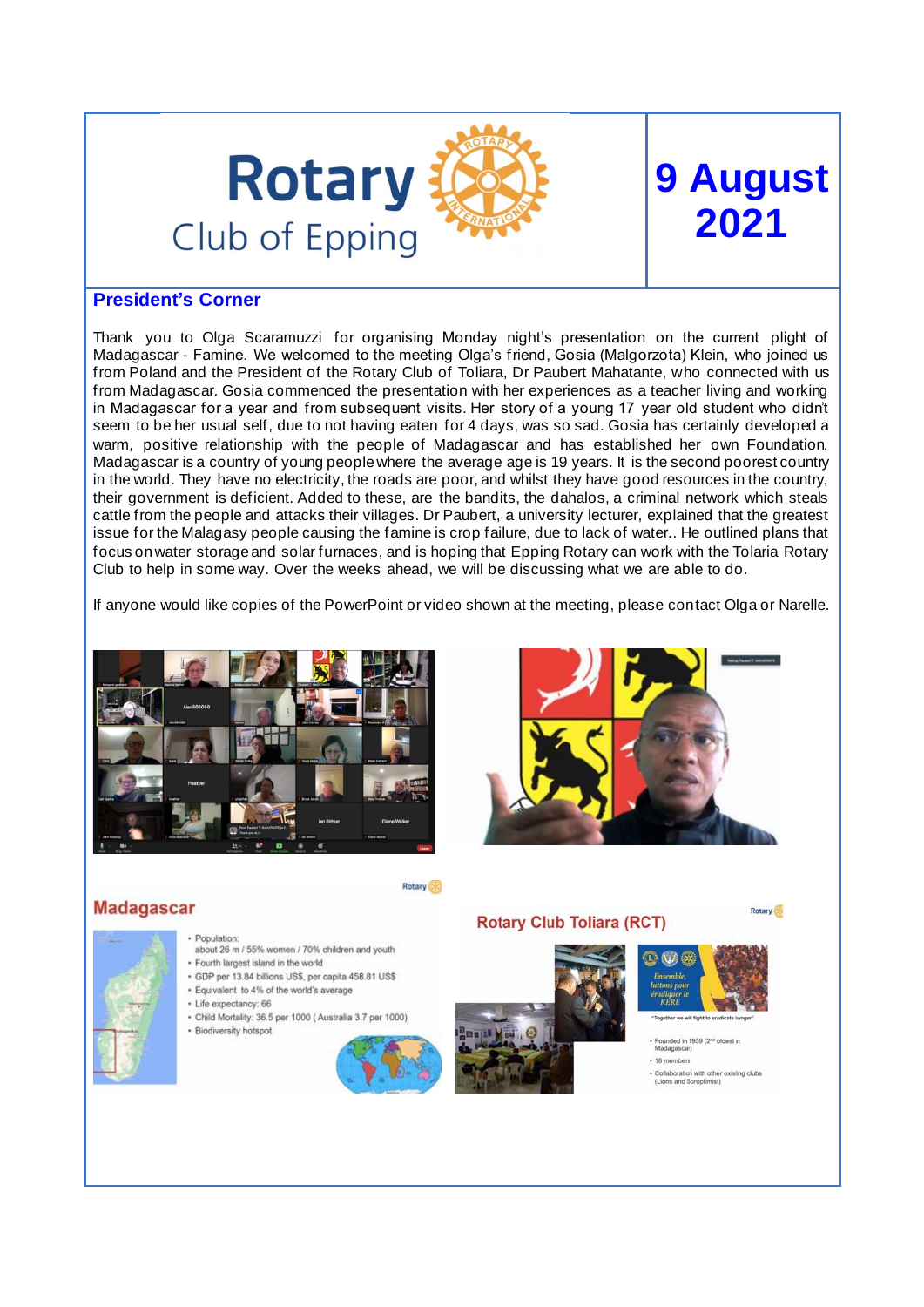

### **Trivia Night**

Don't forget the Trivia Night this Friday 13 August at 7pm. Ian Bittner will be our Trivia Master. There are prizes to be won and lots of fun to be had! Please join us. The link is our usual Zoom meeting link.

### **Next week**

Toni Catton from the MITO Foundation will be our guest speaker on Zoom. Mitochondrial disease (**mito**) is a debilitating and potentially fatal disease that reduces the ability of the **mitochondria** to produce energy. Some of our members have been involved in supporting this organisation through 'The Bloody Long Walk' – a 35km challenge. We look forward to Toni's presentation.

### **Link to Join Zoom Meeting**

**<https://us02web.zoom.us/j/5526138035?pwd=ZVRMTnRwTEdPYndKUUFkYUVjT2J0QT09>**

**Meeting ID: 552 613 8035 Passcode: 866069**

### **Epping Rotary Changeover**



The Changeover will take place on Monday 23 August, 6.30pm – 8pm on Zoom and we are pleased to be inducting Ying during this special occasion. We encourage everyone to dress up, at least the top half! Please have a wine/champagne glass filled with whatever you want ready for the toasts.

**Narelle**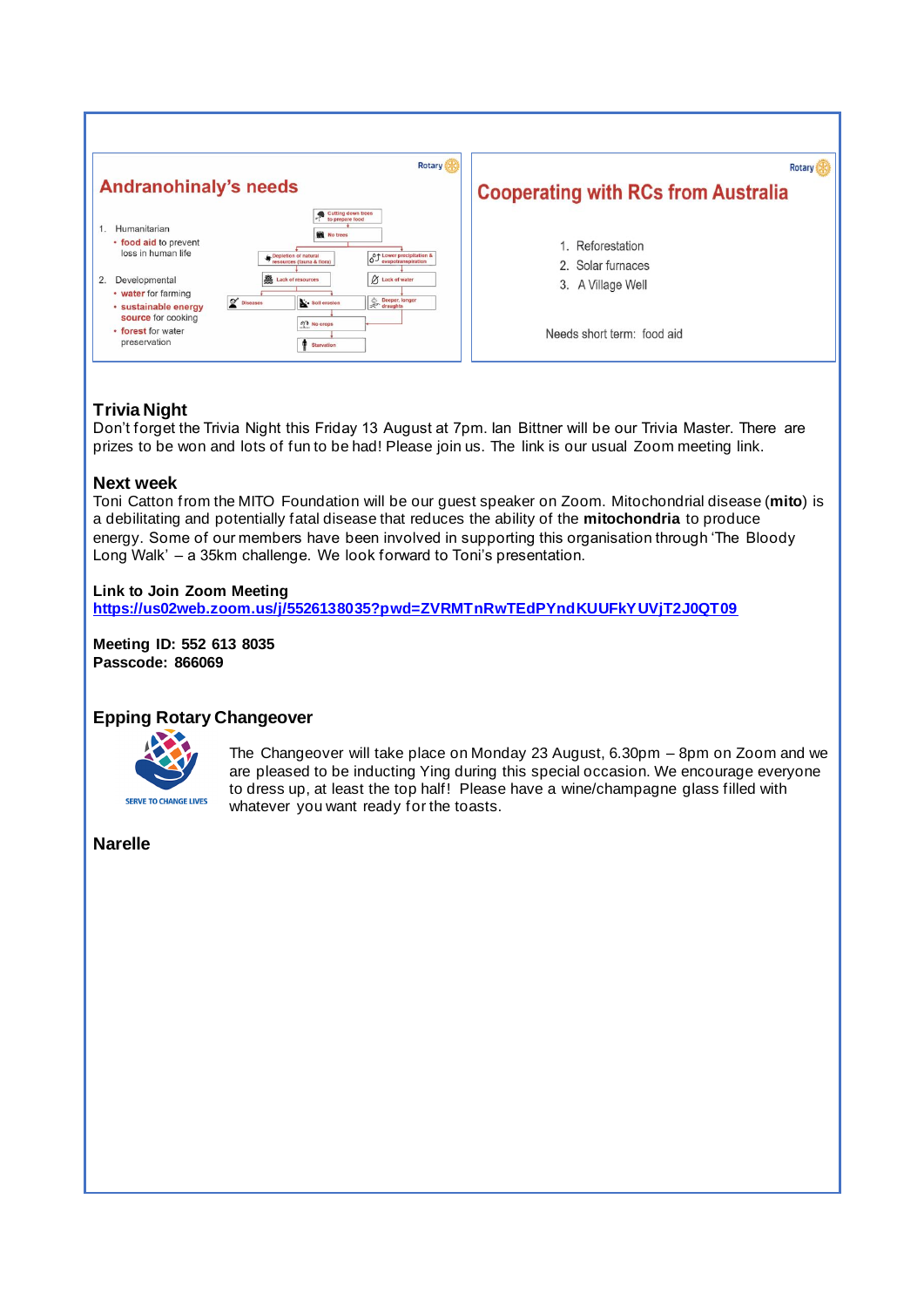## Lockdown Corner

### Warning against cutting your own hair!



LOCKDOWN LAUGHS by Varsha Sheth The hasn't budged<br>for hours! Do you think<br>they've finally trained him<br>to SIT and STAY?

### **What is Coming Up**

| Date          | Venue | Organisation     | <b>Speaker</b>     |
|---------------|-------|------------------|--------------------|
|               |       |                  | <b>Ian Bittner</b> |
| 13 August     | Zoom  | Friday Trivia    | "Trivia Master"    |
| 16th August   | Zoom  | <b>MITO</b>      | Toni Catton        |
| 23rd August   | Zoom  | Changeover       |                    |
| 30th August   | TBA   | Anglicare        | Magnus Linder      |
| 6th September | TBA   | Shine for Kids   | Andrew Keo         |
| 13th          |       |                  |                    |
| September     | TBA   | Social Night ??? |                    |
| 20th          |       |                  |                    |
| September     | TBA   | Inner Wheel      | Robyn Mackey       |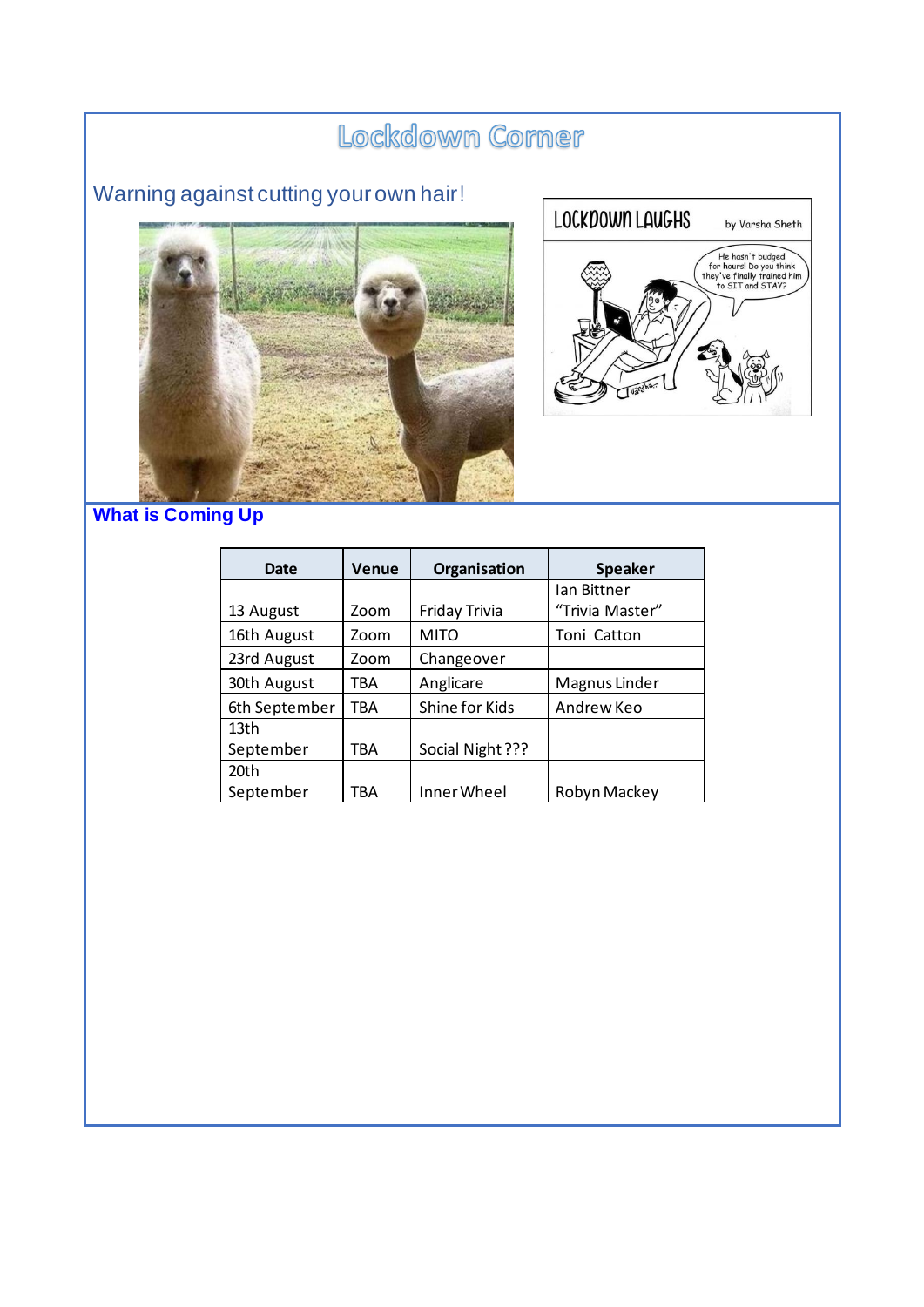| <b>Epping Rotary Trivia – an event not to be missed</b>                                                                                                                                                                                                                                                     |  |  |  |
|-------------------------------------------------------------------------------------------------------------------------------------------------------------------------------------------------------------------------------------------------------------------------------------------------------------|--|--|--|
| Link to Join Zoom Meeting<br>https://us02web.zoom.us/j/5526138035?pwd=ZVRMTnRwTEdPYndKUUFkYUVjT2J0QT09                                                                                                                                                                                                      |  |  |  |
|                                                                                                                                                                                                                                                                                                             |  |  |  |
|                                                                                                                                                                                                                                                                                                             |  |  |  |
|                                                                                                                                                                                                                                                                                                             |  |  |  |
| <b>Rotary</b>                                                                                                                                                                                                                                                                                               |  |  |  |
| Club of Epping                                                                                                                                                                                                                                                                                              |  |  |  |
| TRIVIA NIGHT                                                                                                                                                                                                                                                                                                |  |  |  |
|                                                                                                                                                                                                                                                                                                             |  |  |  |
| DATE:<br>Friday 13 August, 7.00pm                                                                                                                                                                                                                                                                           |  |  |  |
| VENUE: ZOOM, by our Trivia Master Ian Bittner<br>Meeting id 552 613 8035<br>Password 866069<br>Congratulations!                                                                                                                                                                                             |  |  |  |
| Great Prizes to be won, why not join in and test your knowledge ?                                                                                                                                                                                                                                           |  |  |  |
| <b>Blue Mountains Weekend Postponed until October 23</b>                                                                                                                                                                                                                                                    |  |  |  |
| Due to Covid and the lockdown, Toula, Narelle, Trevor and I have decided to postpone our weekend away<br>in the BM until October 23,24.                                                                                                                                                                     |  |  |  |
| All previous bookings have been transferred to this new weekend automatically which means no one needs<br>to contact the Red Leaf about accommodation.<br>In fact I've tentatively booked another two rooms if anyone would like to join the 27 currently booked for this<br>special Epping Rotary weekend. |  |  |  |
|                                                                                                                                                                                                                                                                                                             |  |  |  |
| <b>Bruce</b>                                                                                                                                                                                                                                                                                                |  |  |  |
|                                                                                                                                                                                                                                                                                                             |  |  |  |
|                                                                                                                                                                                                                                                                                                             |  |  |  |
|                                                                                                                                                                                                                                                                                                             |  |  |  |
|                                                                                                                                                                                                                                                                                                             |  |  |  |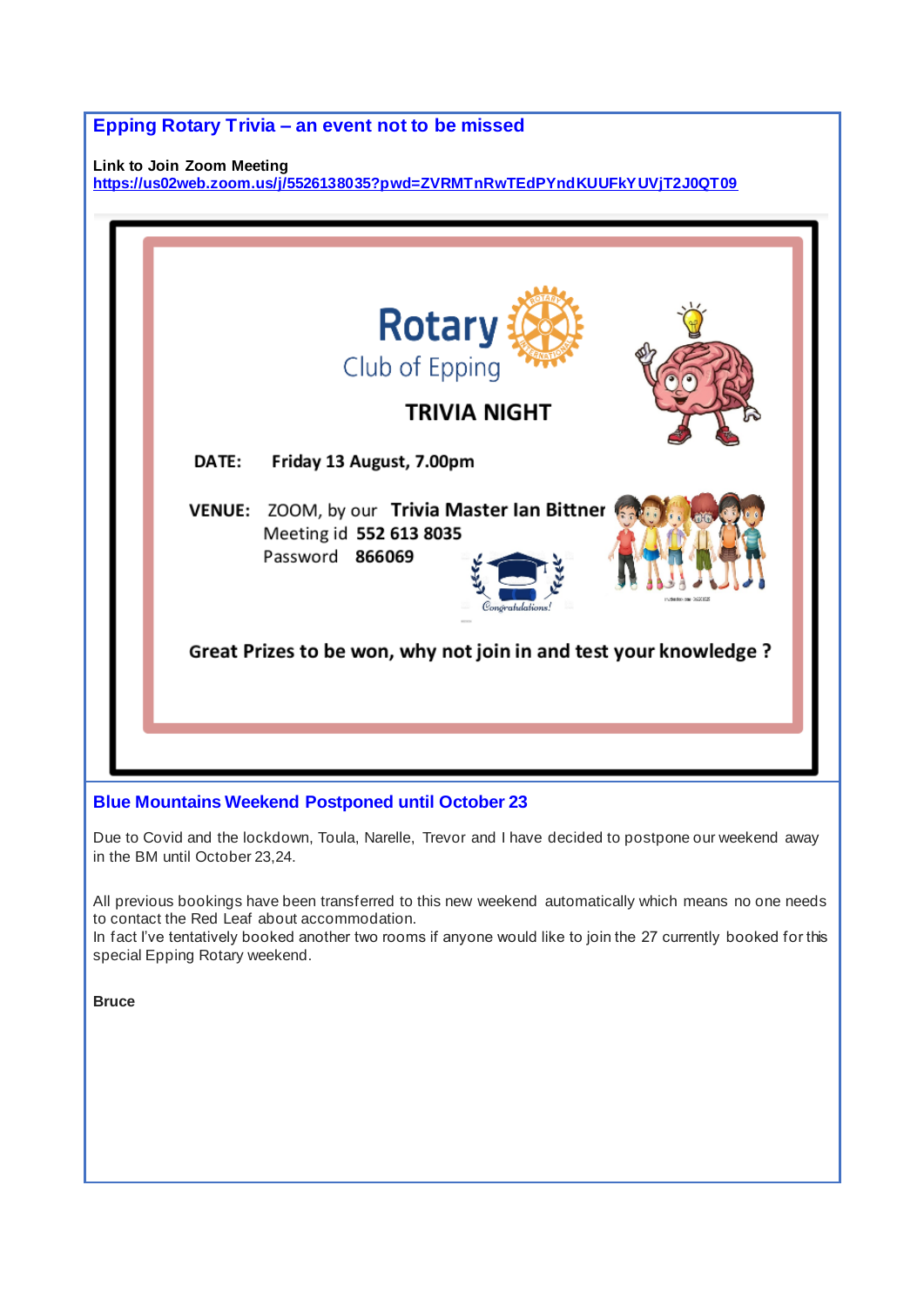### **District Governor's Monthly Newsletter**

Several members have contacted me and asked what is Rotary doing about a COVID



response?

My reply is "*keep caring and listening, stay connected virtually to family, friends and your Club community* " It is imperative that everybody follows NSW Health and Government directives to restrict all movement and contact as per their guidelines to stay safe. Tania and I are double AZ jabbed and hunkered down. Yes, we miss visiting Rotary clubs, friends and family. We are **changing our habits** to mitigate the pandemic.

Through the past year, Rotarians have supported, recognised and rewarded, frontline workers who have been involved in marshalling for Covid tests, assisted post vaccinations by providing cups of tea during the...

...15 minutes wait time following the first jab, made a vital difference by supplying PPE, delivered care packages and sent goodies or gift packs to hospitals etc. to express community gratitude. I ask Rotarians for *patience* until **our support role** will again become a safe, constructive way to support first responders.

Right now, many people across our district are hurting.

People have lost their jobs, livelihood, businesses and in some cases family and friends. Some clubs have advised they are encouraging members to contribute a '*miss a meal'* cost, so the club can donate through local aid agencies, community support centres or churches for food or voucher distribution where most needed.

Rotary International has tapped into decades of experience in bringing polio to the brink of eradication, Rotary members worldwide are helping health authorities communicate lifesaving information about COVID-19 and vaccination, combatting misinformation, supporting fair and equal access to vaccines, and curbing the spread of the virus by donating protective gear and other supplies to clinics and hospitals that are under strain.

<https://www.rotary.org/en/rotary-responds-covid-19>

### **August – Membership Month**